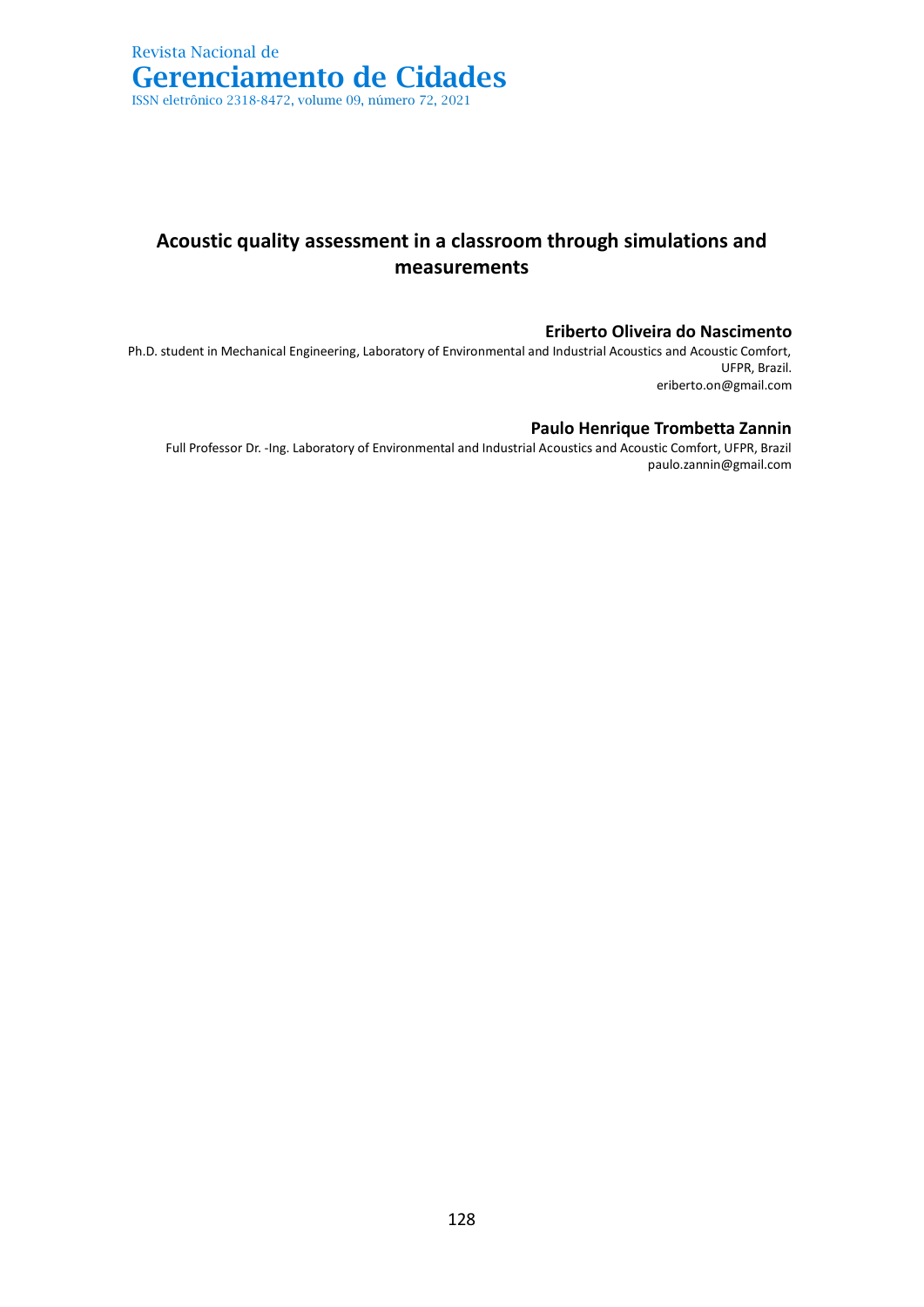#### **ABSTRACT**

The acoustic quality in a classroom directly impacts the educational relationship between the student and the teacher, reducing speech intelligibility. In addition, inadequate acoustic comfort burdens the vocal health of teachers. This study evaluated a classroom at the Federal University of Paraná, Campus Centro Politécnico, to verify its acoustic quality. The measurements of the acoustics descriptors: Reverberation Time (RT), Definition (D50), Central Time (Ts), Early Decay Time (EDT) were performed according to the ISO 3382-2 standard, concerning Noise Curves (NC) and Background Noise (BGN) these were evaluated by the NBR 10152 and S12.2 standards. The Speech Transmission Index (STI) was measured according to IEC 60268-16 and evaluated according to ISO 9921. The useful-detrimental ratio (U50) and the other descriptors were simulated in the ODEON software version 11. Thus, the results showed that the evaluated room did not meet the minimum requirements in terms of acoustic quality, for the descriptors RT, STI, Ts, D50, RF, and NC. Simultaneously, the RT and STI were also outside the limits established by the German and Finnish standards. Therefore, it is concluded that the evaluated classroom did not reach the minimum acoustic quality requirements.

**KEYWORDS:** Speech Transmission Index. Room acoustics. Reverberation Time. Acoustic quality

#### **1 INTRODUCTION**

Over the decades, the fundamental importance of establishing good acoustic quality in classrooms has been consolidated. Thus, it was shown to depend on architectural characteristics and the school's location (ZHU et al., 2020). Consequently, the people responsible for the urban planning should consider planning the strategic location of educational establishments, prioritizing areas without high noise exposure (DO NASCIMENTO et al., 2021).

Accordingly, several acoustic descriptors were proposed to assess the perception of noise on classroom acoustics quantitatively. Many of them were based on energetic ratios of sound propagation using the theory of sound diffusion in well-defined acoustic fields (MA; MAK; WONG et al., 2020). For example, one may cite the descriptors such as Reverberation Time (RT), Definition (D50), Central Time (Ts), Early Decay Time (EDT), Useful-to-detrimental sound ratio - U50 (ISO, 2008). These descriptors were standardized internationally or were implemented in the form of specific legislation or technical recommendations.

On the other hand, there are acoustic descriptors correlated with strictly subjective aspects of speech and sound perception, e.g., Noise Curves (NC) and Background Noise (BGN) which are evaluated by the NBR 10152 standard (ABNT, 1987) and by S12.2-2008 standard (ANSI/ASA, 2008), respectively. For the evaluation of noise in indoor environments, it is essential to measure the background noise. The BGN is defined as the drop in the sound pressure level associated with residual noise. When all sources within the environment are ceased, the only noise measured comes from external contributions to the environment.

While the Speech Transmission Index (STI) is the most consolidated descriptor to measure speech intelligibility, because of the incredible variety of acoustic descriptors available in the literature, many studies aimed to quantify the relationships between the STI and the descriptors T30, D50, Ts, EDT, U50. As a result, multiple researchers discussed case studies that sought to clarify the relationship between the speech intelligibility descriptors and how these can vary in the most diverse conditions (YANG; MAK, 2021; RANTALA; SALA, 2015, AUGUSTYŃSKA et al., 2010).

This work aimed to evaluate the acoustic quality using the following acoustic parameters STI, T30, D50, Ts, EDT, and U50 through measurements and simulations. To this end,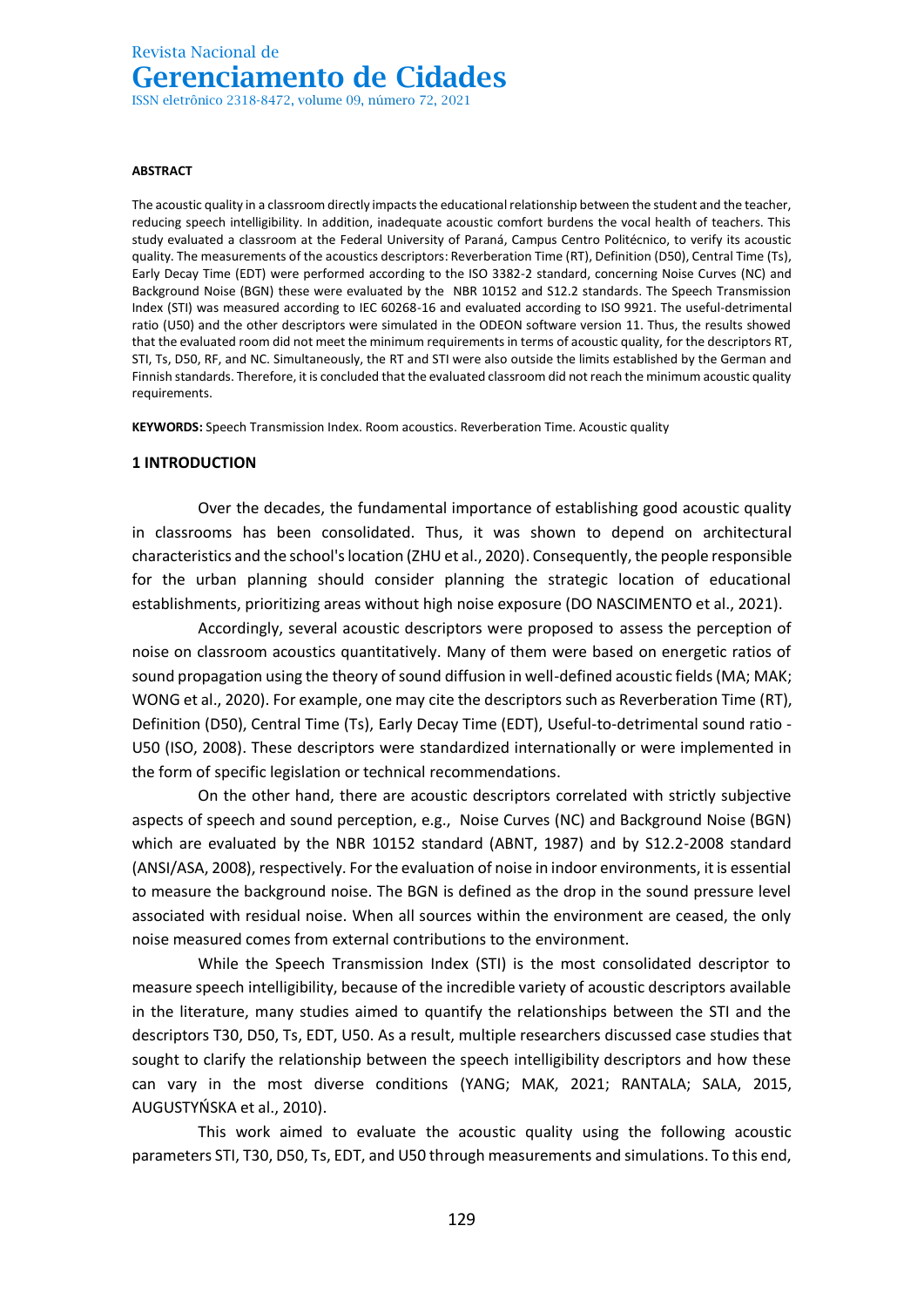the measured value was benchmarked against the standards of each respective descriptor. Then, through acoustic simulations, using the ODEON software version 11, the effect of spatial attenuation was verified through acoustic maps. That is the distance between the position of the source and the receiver for each descriptor.

## **2 METHODOLOGY**

## **2.1 RT, T30, D50, Ts, and EDT measurements**

For the measurement of RT and other descriptors derived from the same Room Impulse Response (RIR), the procedures recommended by ISO 3382-2 (ISO, 2008) were applied. The instrumentation consisted of a) DIRAC 5.0 software (B&K 7841) installed on the Sony VAIO Notebook; b) RME Fireface 800 sound car; c) Lab. Gruppen LAB 300 amplifier and d) B&K 2260 sound pressure level meter analyzer.

## **2.2 Measurements of STI, BGN e NC**

Regarding the STI measurements, the procedures of IEC 60268-16 (IEC, 2011) were followed. During the measurement, the classroom was occupied only by the operators. Doors and windows were kept closed, when possible, to reduce interference from outside noise. Background noise was measured by the Brüel and Kjaer 2260 sound pressure level meter in octave bands, and the sound level meter was positioned at a single position. The BGN measurement time was 5 minutes after the B&K 2260 Analyzer calculated the NC value.

The instrumentation presented in the B&K DIRAC software version 5 and the B&K 2260 analyzer was used for the STI measurements. The instrumentation consisted of a) DIRAC 5.0 software (B&K 7841) installed on the Sony VAIO Notebook; b) RME Fireface 800 audio acquisition board; c) Behringer Equalizer FBQ 800 model; d) Amplifier Lab. Gruppen LAB 300; e) Artificial Mouth Simulator B&K 4227; f) B&K 2260 sound pressure level meter and analyzer. In total, 25 internal points corresponding to the receivers were measured inside the classroom.

## **2.3 Acoustic simulations**

The modeling of the classrooms was performed using ODEON software version 11 (Brüel & Kjaer). ODEON is notably one of the most consolidated software's in acoustic simulations, and it applies the Ray Trace Method. The Ray Trace method models sound waves' propagation as straight rays or beams that can undergo reflection, absorption, and diffraction (CHRISTENSEN, 2013). The modeling process consisted of the following steps:

a) Classroom modeling in Sketchup software version 2017. Sketchup is a CAD (Computer Aided Drawing) type software;

b) Drawing layers/layers were created in SketchUp modeling to represent each material present in the classroom;

c) The classroom model was exported through the plug-in (SU2Odeon) with the file extension (<filename>.par);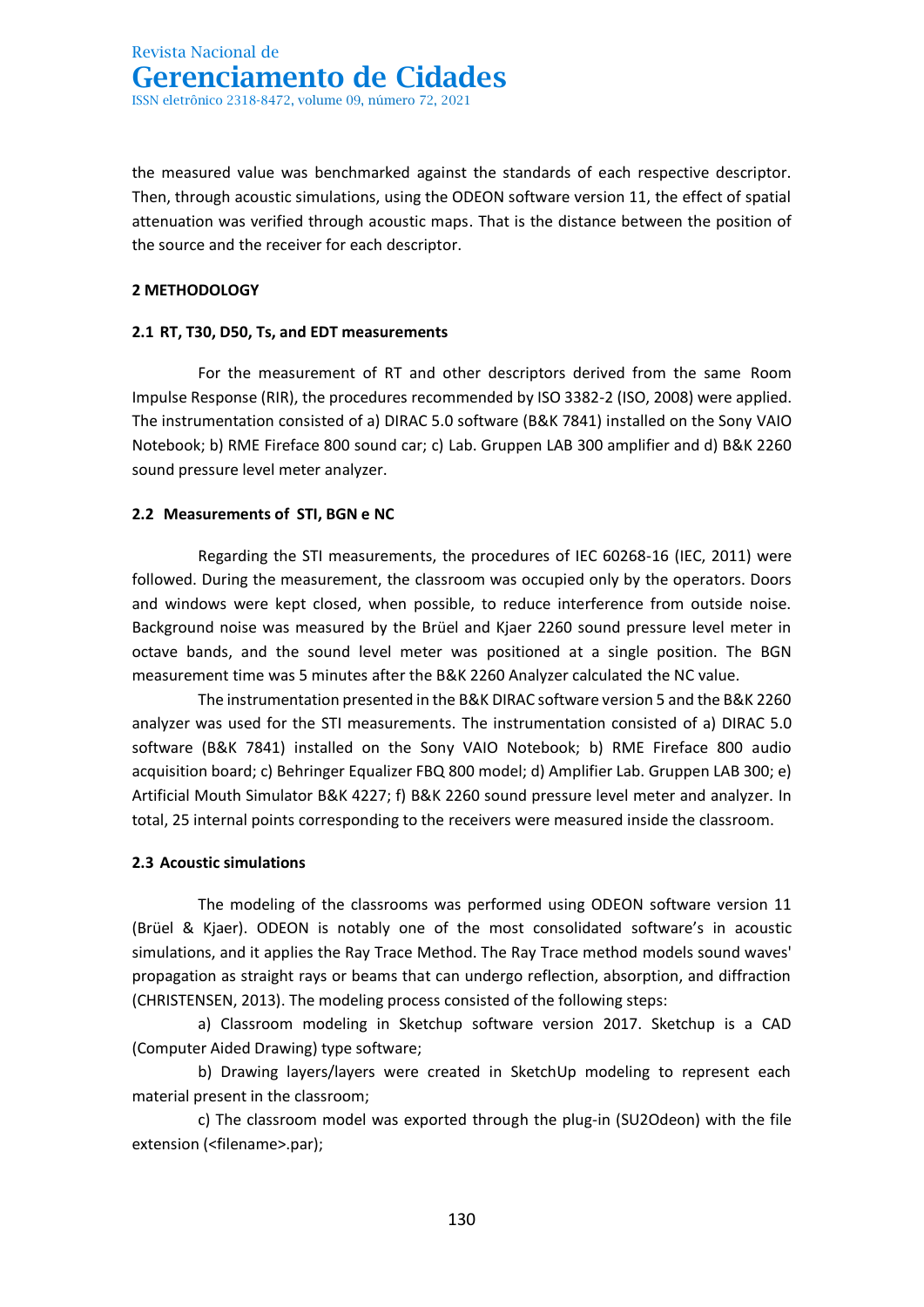d) Import of the Sketchup room model coming from the file name, (<file\_name>.par), into ODEON;

e) With the classroom model already present in ODEON, a material was assigned to each layer previously created in Sketchup. Each material was assigned in the "material list", allocating the absorption coefficient in the octave bands from 63 Hz to 8 kHz (wood, concrete, flooring, coating in general).

The classroom's dimensions were; width of 10.00 m, length of 8.70 m and height of 2.95 m, the volume of 236.06  $m^3$ . Figure 1 shows the virtual model of the classroom.



**Figure 1: Virtual schematic model of the evaluated classroom**

 Source: The Authors, 2021 Odeon©1985-2011 Licensed to: Universidade Federal do Pará (UFPA)

For each relevant surface in the classroom, a value for the sound absorption coefficient was adopted as a function of the respective material, as shown in Table 1.

| Area surface          | 63 Hz | 125 Hz | 250 Hz | 500 Hz | 1 kHz | 2 kHz | 4 kHz | 8 kHz |
|-----------------------|-------|--------|--------|--------|-------|-------|-------|-------|
| Floor                 | 0.02  | 0.02   | 0.03   | 0.03   | 0.03  | 0.03  | 0.02  | 0.02  |
| Aluminum rods         | 0.02  | 0.02   | 0.03   | 0.03   | 0.03  | 0.04  | 0.07  | 0.07  |
| ventilation space     | 0.10  | 0.10   | 0.10   | 0.10   | 0.10  | 0.10  | 0.10  | 0.10  |
| Chair plywood         | 0.03  | 0.02   | 0.05   | 0.05   | 0.05  | 0.04  | 0.03  | 0.02  |
| Painting              | 0.15  | 0.15   | 0.11   | 0.10   | 0.07  | 0.06  | 0.07  | 0.07  |
| Wooden door           | 0.14  | 0.14   | 0.10   | 0.06   | 0.08  | 0.10  | 0.10  | 0.10  |
| Wall                  | 0.01  | 0.01   | 0.01   | 0.01   | 0.02  | 0.02  | 0.02  | 0.02  |
| Roof                  | 0.15  | 0.19   | 0.21   | 0.32   | 0.41  | 0.49  | 0.53  | 0.53  |
| Upholstered armchairs | 0.15  | 0.15   | 0.19   | 0.22   | 0.39  | 0.38  | 0.30  | 0.30  |
| common glass windows  | 0.35  | 0.35   | 0.25   | 0.18   | 0.12  | 0.07  | 0.04  | 0.04  |
| Court hearing         | 0.07  | 0.07   | 0.31   | 0.49   | 0.81  | 0.66  | 0.54  | 0.54  |

**Table 1: Sound absorption coefficient for the relevant surfaces in the modeled classroom**

Source: The Authors, 2021

The sound absorption coefficient values were taken from the internal library of the ODEON software. According to the documentation of the ODEON software (CHRISTENSEN, 2013), the acoustic descriptor simulation procedure must be done according to the standards for in situ measurements as per sections 2.1 and 2.2.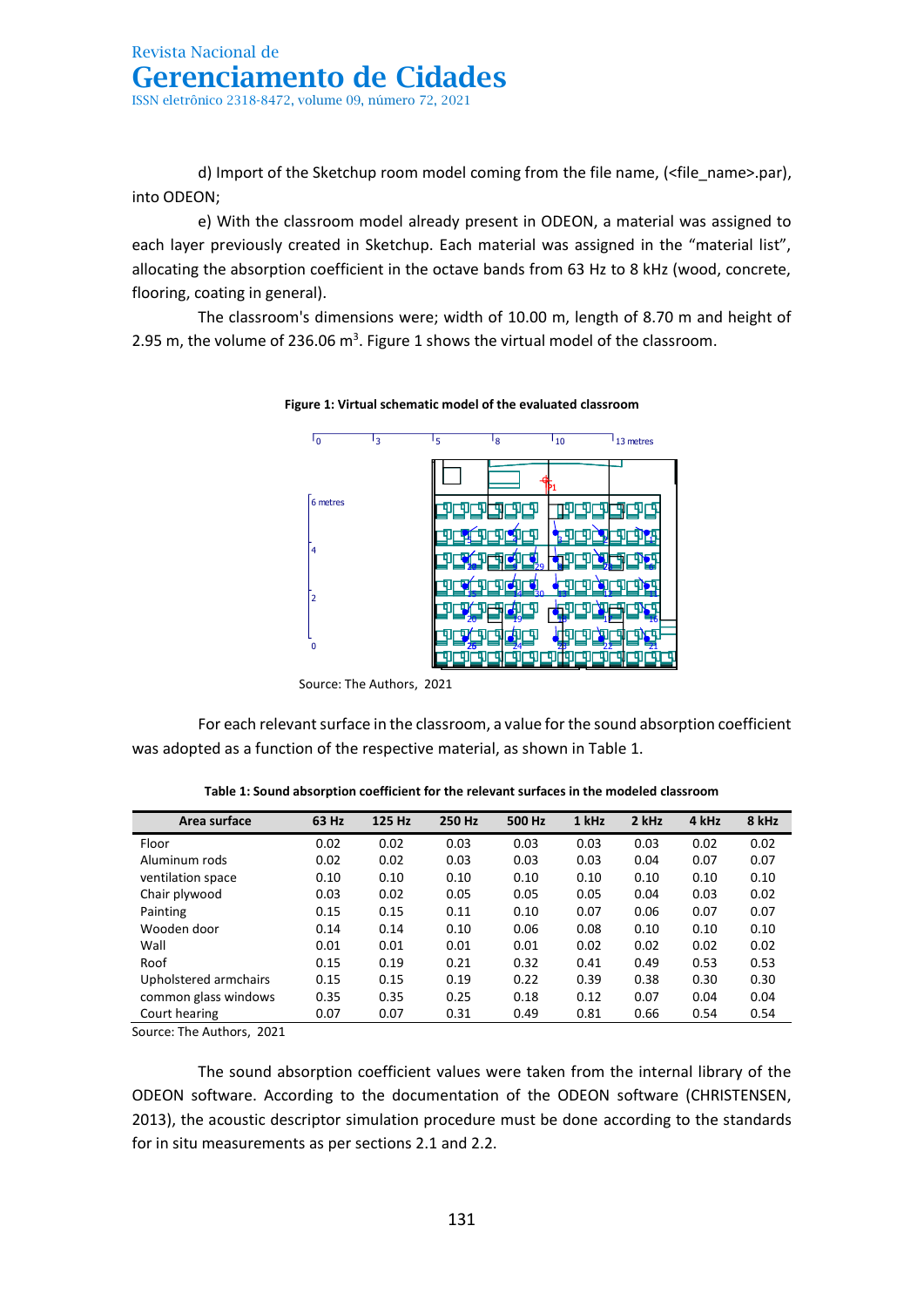## **3 RESULTS**

## **3.1 Acoustic Quality Assessment**

Table 2 shows the measured background noise (BGN) values, the equivalent sound pressure level (LAeq), and the respective NC value.

| Table 2: Background Noise Values (dB) and NC curve                                                                       |  |                                                            |      |      |      |      |      |      |    |      |
|--------------------------------------------------------------------------------------------------------------------------|--|------------------------------------------------------------|------|------|------|------|------|------|----|------|
| <b>Frequency</b>                                                                                                         |  | 63 Hz 125 Hz 250 Hz 500 Hz 1 kHz 2 kHz 4 kHz 8 kHz NC LAeg |      |      |      |      |      |      |    |      |
| Background Noise 52.6                                                                                                    |  | 48.3                                                       | 38.6 | 32.2 | 32.0 | 29.9 | 23.0 | 19.5 | 35 | 38.2 |
| $C_{\text{max}}$ $\mathbf{L}_{\text{max}}$ $\mathbf{L}_{\text{max}}$ $\mathbf{L}_{\text{max}}$ $\mathbf{L}_{\text{max}}$ |  |                                                            |      |      |      |      |      |      |    |      |

## **Table 2: Background Noise Values [dB] and NC curve**

Source: The Authors, 2021

Based on the BGN, the value for the NC noise curve of 35 was obtained. Table 3 contains the normative comparison of the adequacy of the NC descriptor, in relation to NBR 10152 and ANSI/S12.2:2008 standards.

#### **Table 3: Normative comparison of noise curves - NC [dB]**

|                           | NBR 10152:1987 |            |                | ANSI/ S12.2:2008 |               |
|---------------------------|----------------|------------|----------------|------------------|---------------|
| Measured value            | Requirement    | Result     | Measured value | Limit            | Result        |
| 35                        | $35 - 45$      | conformity | 35             | $25 - 35$        | nonconformity |
| Source: The Authors, 2021 |                |            |                |                  |               |

In Table 3, according to the Brazilian standard NBR 10152:1987 (ABNT, 1987) and the American standard ANSI/S12.2:2008 (ANSI/ASA, 2008), the classroom meets the requirements of the NC curve.

According to Table 4, the classroom was outside the recommended values for the reverberation time according to the NBR 12179 standard (ABNT, 1992). However, the ANSI/ASA S12.60:2010 (ANSI/ASA, 2010) considered the classroom to be adequate. It should be noted that the weighting criteria of the classroom volume were considered. Therefore, the volume of 350 m<sup>3</sup> was adopted for consultation in NBR 12179 (ABNT, 1992).

|  |  | Table 4: Comparison of RT [s] against standards |  |
|--|--|-------------------------------------------------|--|
|--|--|-------------------------------------------------|--|

| NBR 12179:1992 RT-500 Hz  |          |             |               |          |                     |             | ANSI/ASA S12.60-2010*: RT - 500 Hz, 1 kHz e 2 kHz |  |  |  |
|---------------------------|----------|-------------|---------------|----------|---------------------|-------------|---------------------------------------------------|--|--|--|
| Measured                  | Volume   | Reauirement | Result        | Measured | Volume              | Requirement | Result                                            |  |  |  |
| 0.60 s                    | 350 $m3$ | 0.50 s      | nonconformity | 0.50 s   | 236. m <sup>3</sup> | 0.60 s      | conformity                                        |  |  |  |
| Source: The Authors, 2021 |          |             |               |          |                     |             |                                                   |  |  |  |

Table 5 shows the results for the D50. According to ISO 3382-2 (ISO, 2008), the reference values for D50 are compressed in the range of 30% to 70%. These values are considered typical of rooms up to 25000  $m^3$ . Furthermore, the German standard DIN 18041:2004 (DIN, 2004) recommends C50 ≥ 0 dB, which corresponds to the value of D50 ≥ 50%.

**Table 5: Adequacy of the D50 according to different standards** 

| Evaluated standard | Measured | Requirement | Result |
|--------------------|----------|-------------|--------|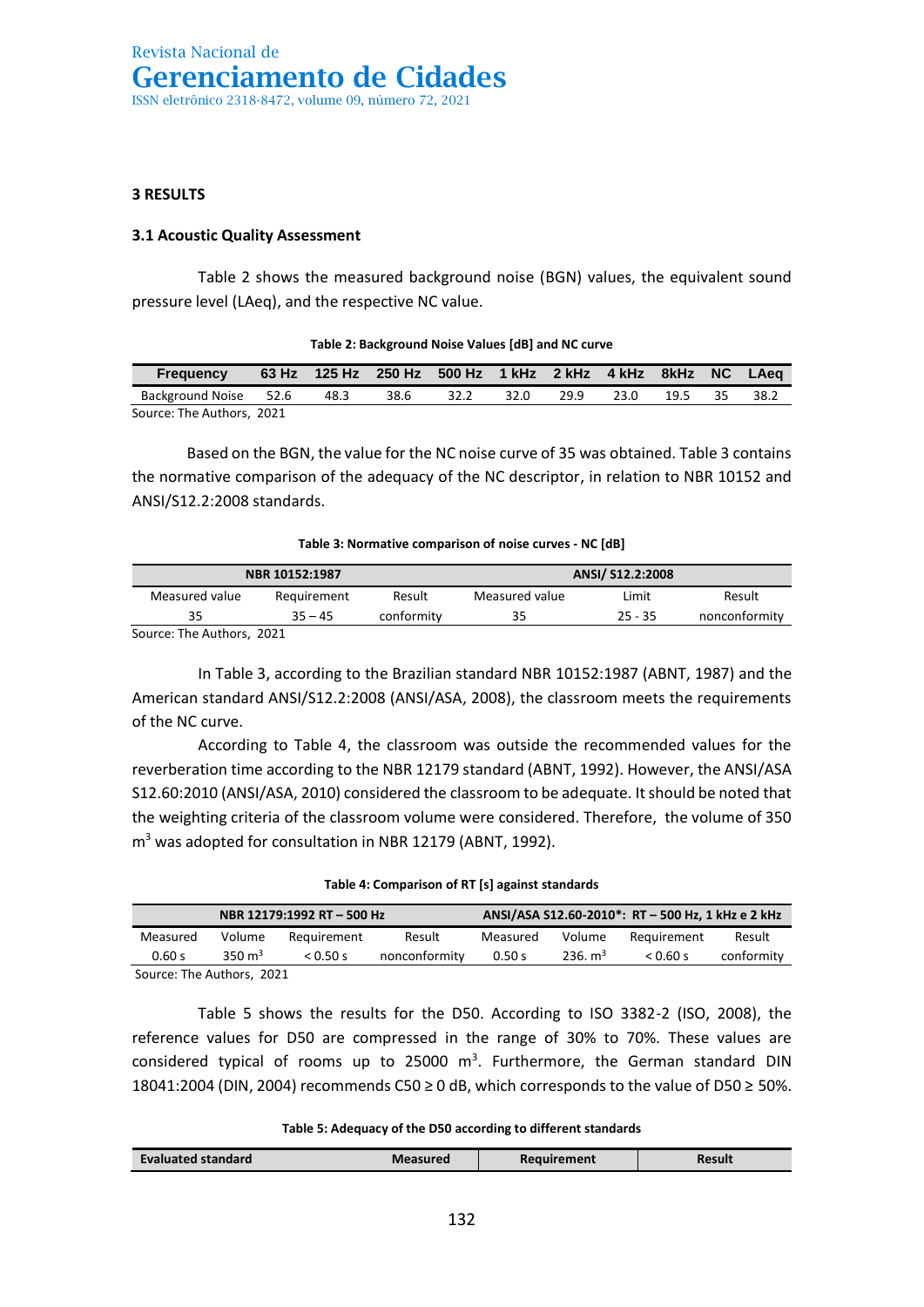ISO 3382-2:2008 D50: 500 Hz and 1 kHz 79% 30% up to 70% nonconformity DIN 18041:2004  $D_{10}$  and  $D_{20}$  1.2004  $D_{30}$ : 125 Hz up to 8 kHz  $D_{30}$ : 125 Hz up to 8 kHz Ansay e Zannin (2016) Qualitative criterion 76% > 50 % Good

Source: The Authors, 2021

Therefore, it was found that the D50 generated ambiguous results since the ISO 3382- 2 (ISO, 2008) standard requirements for the D50 were not fulfilled, while the DIN 18041:2004, and Ansay and Zannin (2016) showed the contrary. Table 6 shows the results for the descriptors Ts and EDT, which highlighted the non-compliance of the acoustic situation of the classroom, even though the reverberation time was short.

**Table 6: Normative comparison of Ts and EDT**

| <b>Evaluated standard</b> | <b>Measured</b> | Requirement        | <b>Result</b> |  |
|---------------------------|-----------------|--------------------|---------------|--|
| ISO 3382-1:2009           | 32.65 ms        | 60 ms up to 260 ms | nonconformity |  |
| Ts: 500 Hz and 1 $kHz$    |                 |                    |               |  |
| ISO 3382-2:2008;          | 0.50 s          | $1.0$ s a $3.0$ s  | nonconformity |  |
| EDT: 500 Hz and 1 kHz     |                 |                    |               |  |
| Source: The Authors, 2021 |                 |                    |               |  |

Qualitatively, the STI was evaluated according to ISO 9921 (ISO, 2003) and IEC 60268- 16 (IEC, 2011) standards. The values of the signal-to-noise ratio (SNR) were consolidated in Table 7.

| Table 7 . Signal to Holse hatio [ab] incasarea in the classroom for the STI |        |        |        |       |       |       |         |  |
|-----------------------------------------------------------------------------|--------|--------|--------|-------|-------|-------|---------|--|
| <b>Frequency</b>                                                            | 125 Hz | 250 Hz | 500 Hz | 1 kHz | 2 kHz | 4 kHz | 8 kHz   |  |
| Signal-to-Noise ratio                                                       | 21.28  | 20.48  | 19.48  | 17.44 | 10.96 | 6.04  | $-9.32$ |  |

**Table 7: Signal-to-Noise Ratio [dB] measured in the classroom for the STI**

Source: The Authors, 2021

When considering the SNR values shown in Table 7, an average STI of 0.63 in the room was obtained for (n = 25 points). Consequently, Table 8 shows the quantitative values of the STI and its adequacy, according to various international standards.

#### **Table 8: Comparison of the adequacy of STI measured values by various standards**

| <b>Evaluated standard</b> | Country         | <b>Measured</b> | Requirement | <b>Result</b> |
|---------------------------|-----------------|-----------------|-------------|---------------|
| DIN 18041:2004            | Germany         | 0.63            | ≥0.56       | conformity    |
| SFS 5907:2004             | Finland*        | 0.63            | ≥0.70       | nonconformity |
| BB93:2015                 | United Kingdom  | 0.63            | ≥0.60       | conformity    |
| ISO 9921:2003(E)          | International** | 0.63            | ≥0.60       | conformity    |

\*Class C. other classes are A and  $B \ge 0.80$ .

\*\*Corresponding to Person-to-Person Communication condition. Reasonable level (Fair). Table 1 of ISO 9921:2003(E). For the Fair rating, the STI is between 0.45 and 0.60. which IEC 60268-16:2011(E) corresponds to the STI of 0.60. Source: The Authors, 2021

The Finnish standard SFS 5907:2004 (SFS, 2004) sets the most restrictive limits for STI, followed by England and later by Germany. Therefore, according to SFS 5907:2004 (SFS, 2004),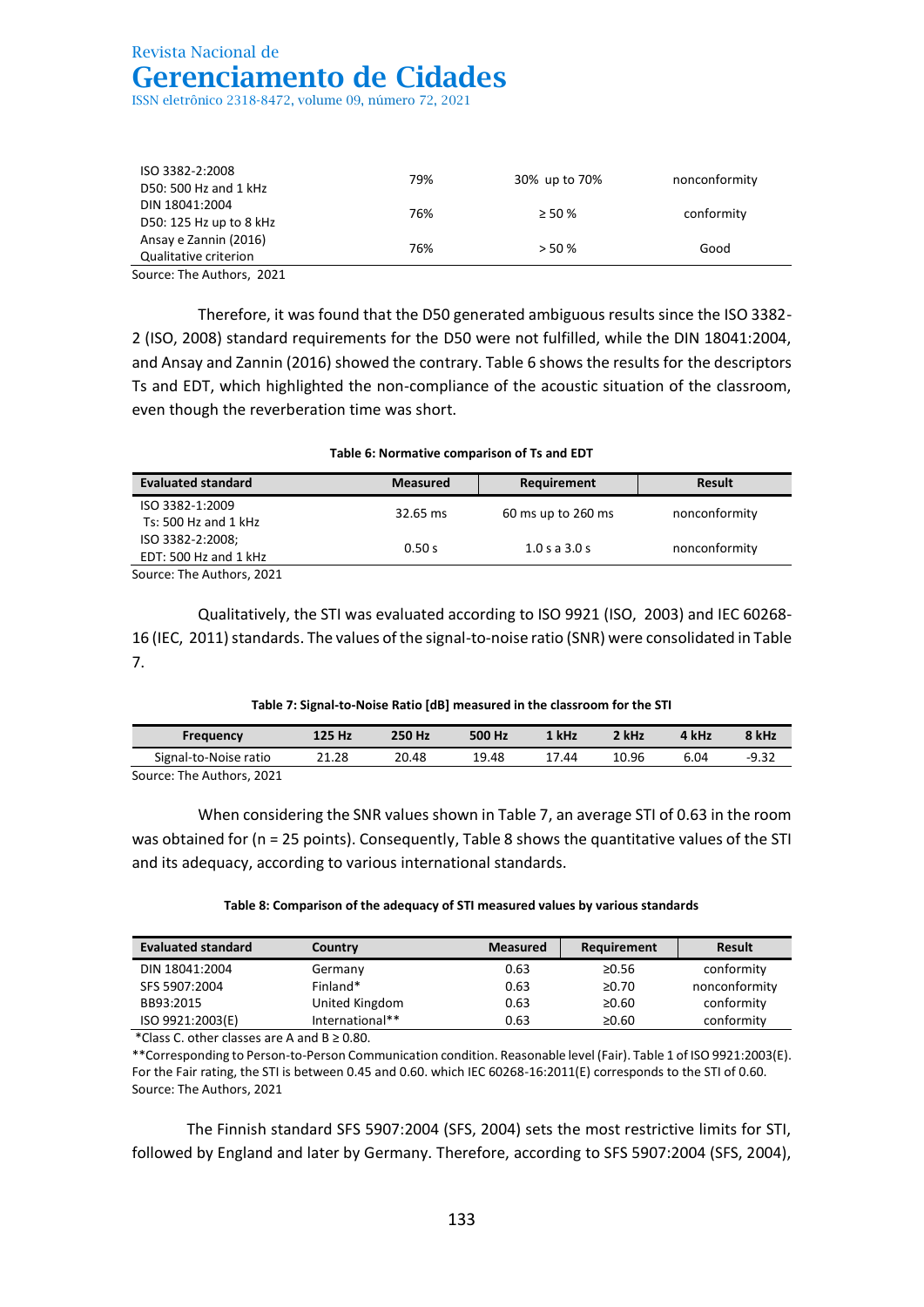the classroom would have been in non-compliant STI. On the other hand, according to DIN 18041:2004 (DIN, 2004) and the BB93 (DFE, 2015) and ISO 9921 (ISO, 2003), the evaluated classroom meets all requirements.

## **3.2 Effect of distance on acoustic descriptors**

This section aims to demonstrate, using simulations, the effect that distance produces on the descriptors Leq, STI, D50, U50, EDT, and D50 using the color maps generated by ODEON. However, before entering the objective of this section, the validation of the simulations must be verified. The descriptors T30 and STI were used for validation. Regarding reverberation time, Table 9 shows the percentage error between the measured and simulated values, with an average value of -3%.

### **Table 9: Errors in the validation of simulated classroom for T30 for n = 4 points**

|                 | 125 Hz  | 250 Hz  | 500 Hz | 1 kHz | 2 kHz   | 4 kHz   | 8kHz  |
|-----------------|---------|---------|--------|-------|---------|---------|-------|
| [s]<br>Measured | 0.97    | 0.82    | 0.62   | 0.49  | 0.47    | 0.46    | 0.39  |
| Simulated [s]   | 0.89    | 0.81    | 0.66   | 0.50  | 0.45    | 0.43    | 0.36  |
| Error [%]       | $-8.00$ | $-1.00$ | 6.00   | 2.00  | $-4.00$ | $-7.00$ | -8.00 |

Source: The Authors, 2021

Regarding the STI, the validation results were consolidated in Table 10.

| Point          | $X - Axis X[m]$ | $Y - Axis [m]$ | $Z - Axis$ [m] | <b>STI measured</b> | <b>STI simulated</b> | Error %        |
|----------------|-----------------|----------------|----------------|---------------------|----------------------|----------------|
| Noise source * | 1.50            | 2.50           | 1.50           | --                  | $- -$                |                |
| 1              | 1.20            | 3.10           | 1.45           | 0.60                | 0.64                 | 7              |
| 2              | 3.10            | 3.10           | 1.45           | 0.65                | 0.67                 | 3              |
| 3              | 5.00            | 3.10           | 1.45           | 0.67                | 0.72                 | 7              |
| 4              | 6.90            | 3.10           | 1.45           | 0.66                | 0.71                 | 8              |
| 5              | 8.80            | 3.10           | 1.45           | 0.61                | 0.63                 | 3              |
| 6              | 1.20            | 5.30           | 1.55           | 0.61                | 0.59                 | -3             |
| 7              | 3.10            | 5.30           | 1.55           | 0.63                | 0.63                 | 0              |
| 8              | 5.00            | 5.30           | 1.55           | 0.65                | 0.67                 | 3              |
| 9              | 6.90            | 5.30           | 1.55           | 0.64                | 0.61                 | $-5$           |
| 10             | 8.80            | 5.30           | 1.55           | 0.62                | 0.63                 | $\overline{2}$ |
| 11             | 1.20            | 7.50           | 1.65           | 0.61                | 0.62                 | $\overline{2}$ |
| 12             | 3.10            | 7.50           | 1.65           | 0.62                | 0.61                 | $-2$           |
| 13             | 5.00            | 7.50           | 1.65           | 0.62                | 0.64                 | 3              |
| 14             | 6.90            | 7.50           | 1.65           | 0.63                | 0.63                 | 0              |
| 15             | 8.80            | 7.50           | 1.65           | 0.62                | 062                  | 0              |

|  |  | Table 10: Errors in the validation of the virtual model of the simulated classroom for the STI for n = 15 points |  |  |
|--|--|------------------------------------------------------------------------------------------------------------------|--|--|
|  |  |                                                                                                                  |  |  |

\* Sound source position of the Artificial Mouth Simulator B&K 4227 Source: The Authors, 2021

It was found that the room was validated for the STI, as the average error was 2%, which shows a higher linear relationship between simulated and measured values. With the classroom correctly simulated and validated, the maps of the acoustic descriptors were made to verify the spatial distribution of the descriptors as a function of distance. Thus, Figure 2 shows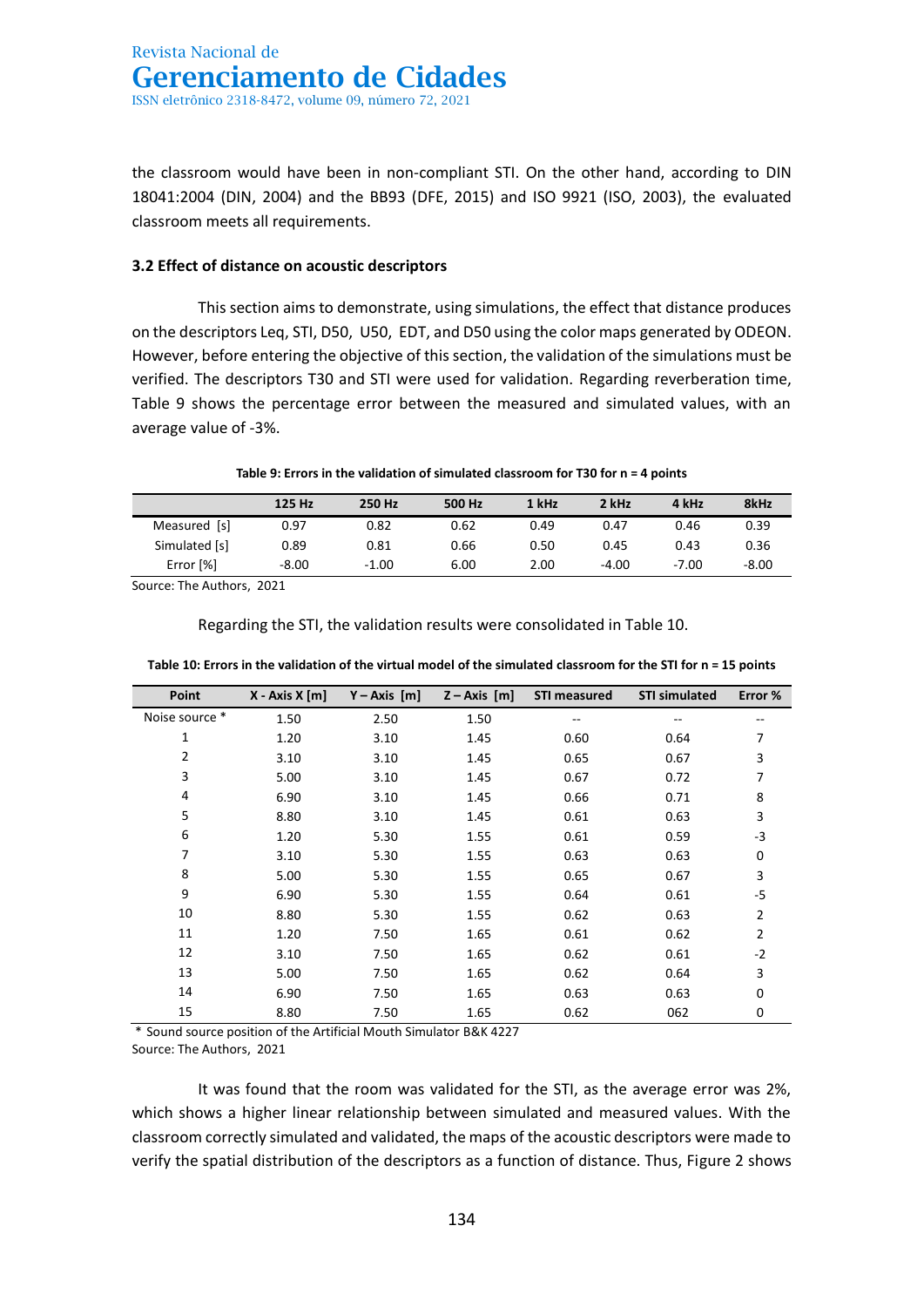the change in the Equivalent Sound Pressure Level (Leq) in the virtual model validated as a function of the distance between the source and the receiver.



Figure 3 shows the comparison between the STI simulation methods by changing the envelope filter of the frequency spectrum of the voices, which can be: the neutral (STI), the male voice (STI male), the female voice (STI female ), and the analytical method (analytical STI).



c) STI analytical d) STI Female

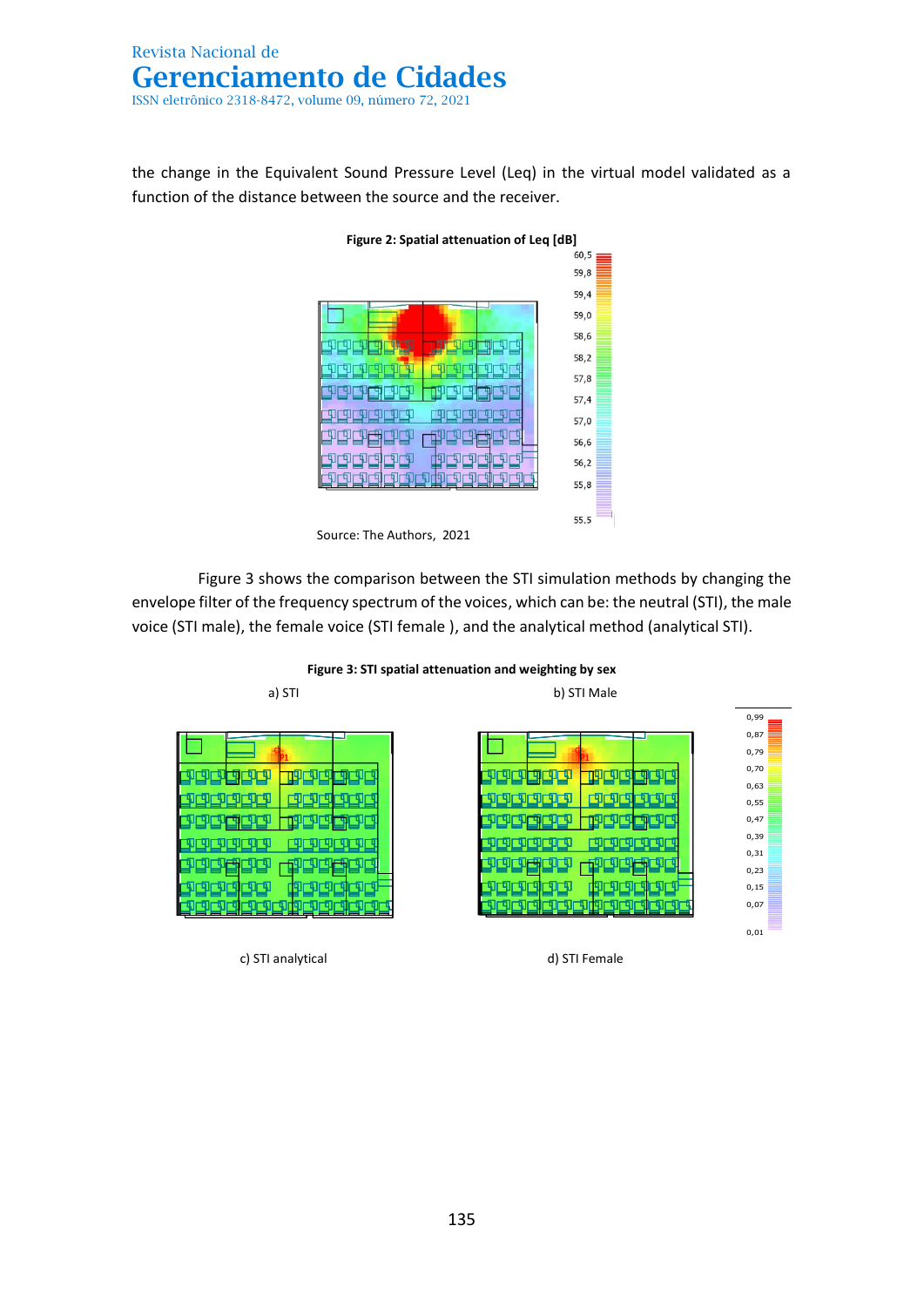



0,74 0,73

0,68

Source: The Authors, 2021  $\overline{C}$ 1985-2011 Licensed to: Universidade Federal do Pará (UFPA) estados e o Pará (UFPA) e o Pará (UFPA) e o Optimidade Federal do Pará (UFPA) e o Pará (UFPA) e o Pará (UFPA) e o Optimidade Federal do Pará (UFPA) e o Op

> As shown in Figure 3, it was verified that the effects of the filters generated equivalent results, showing a zone with the highest STI values close to the source. The position of the source is shown in Figure 1. The attenuation of the STI is verified as the distance between the source and the position of the receiver increases, as shown in Figure 3. Similarly, Figure 4 shows that the U50 descriptor varied accordingly to the distance between the source and the receiver.

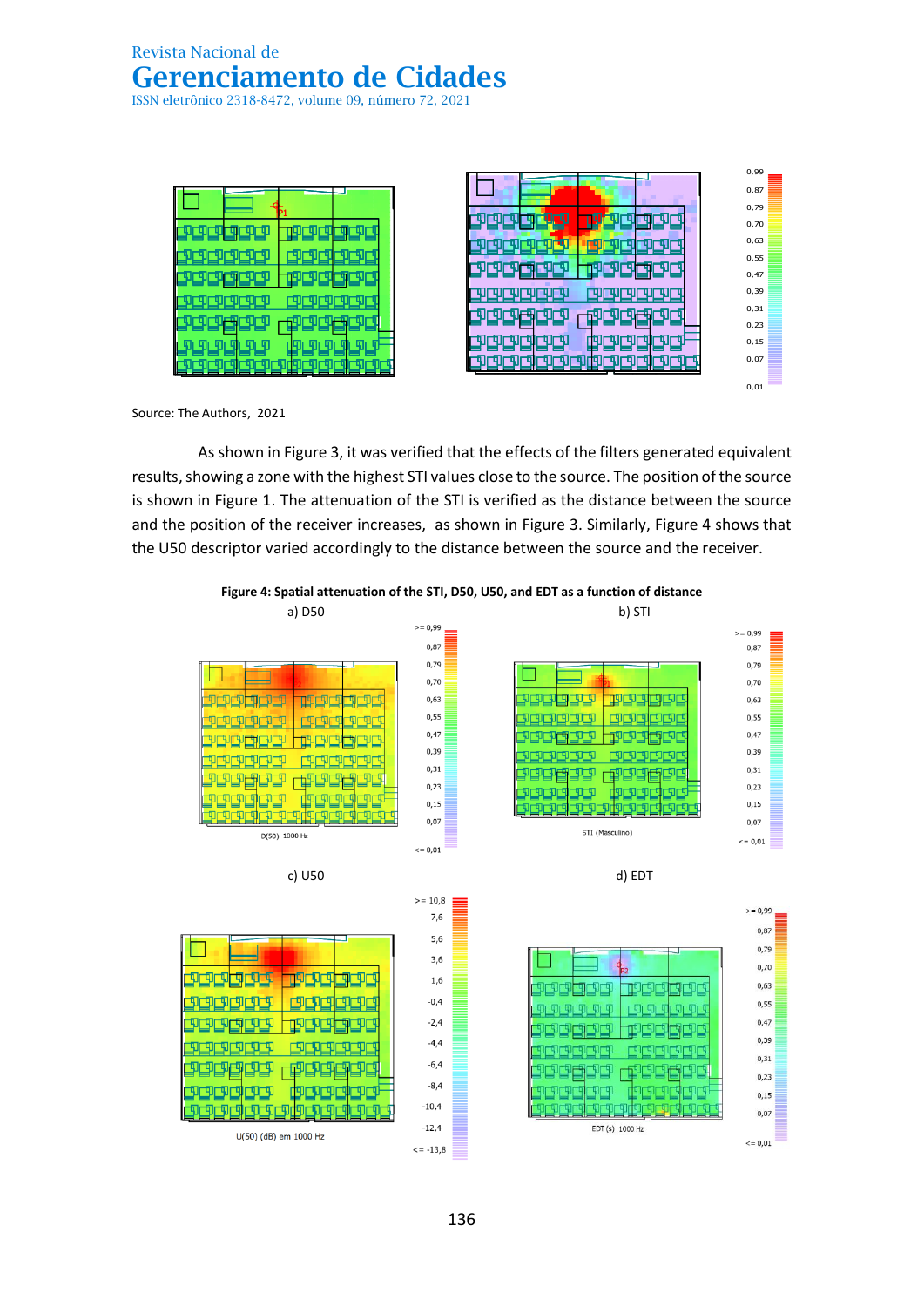Source: The Authors, 2021

Thus, a common feature was identified between the U50 and STI responses. In turn, the variation associated with the EDT values was shown as a function of the distance between the source and the receiver. In this sense, the effect that the distance has on the EDT was verified, revealing the attenuation of the direct energy in the receiver for high distance positions, a similar fact also observed in the STI. In this same bias, the values of D50, simulated with the omnidirectional dodecahedral sound source, also show the effect of reducing the D50 according to the distance between the source and the receiver.

Zannin, Ferreira, and Sant'ana (2009) measured the RT and simulated the STI in simulated scenarios using the ODEON software version 9.0. The measurements were conducted in 8 classrooms at the Federal University of Paraná, built in different decades, 1963 and 2000. The results indicated a major influence of the constructive characteristics, which interfere directly in the simulated RT and STI.

Campbell, Nilsson and Svensson (2015) showed that two identical classrooms could present the same reverberation time, but the other acoustic descriptors can be different. Thus, the criteria used to assess the classroom acoustically for each descriptor can result in different diagnoses. In other studies, conducted in classrooms of the Federal University of Paraná (UFPR), on the Polytechnic Center campus, it was also verified that most classrooms are outside the optimal values stipulated by legislation (FERREIRA, 2006).

The acoustic inadequacy of university classrooms is not a phenomenon exclusively of the UFPR, and a plethora of researchers had demonstrated an international trend that the acoustic parameters are below the minimum levels of quality (RANTALA; SALA. 2016; SECCHI et al., 2017; DONGRE et al., 2017; DO NASCIMENTO, 2018). Regarding the STI, this situation is even more worrying due to the complexity of measurements and the cost of the instrumentation involved; there are not many references, especially at the Brazilian level.

## **4 CONCLUSIONS**

This work had the following objectives: to evaluate a classroom at the Federal University of Paraná acoustically, Campus Centro Polytechnic, and to conduct a study to verify the acoustic quality of the classroom considering several descriptors to examine the effect of the distance between the source and the receiver through simulations.

Thus, in terms of acoustic quality, evaluating the descriptors RT - reverberation time; STI - Speech Transmission Index; D50 - Definition and NC - Noise Curves. The results showed that the evaluated classroom did not simultaneously reach the minimum requirements for both the RT and the STI. This demonstrates that the Federal University of Paraná should pay more attention to the acoustic design of its classrooms. With poor acoustic quality, teachers and students can be subject to elevated levels of stress and increased blood pressure, in addition to the teaching-learning relationship being impaired.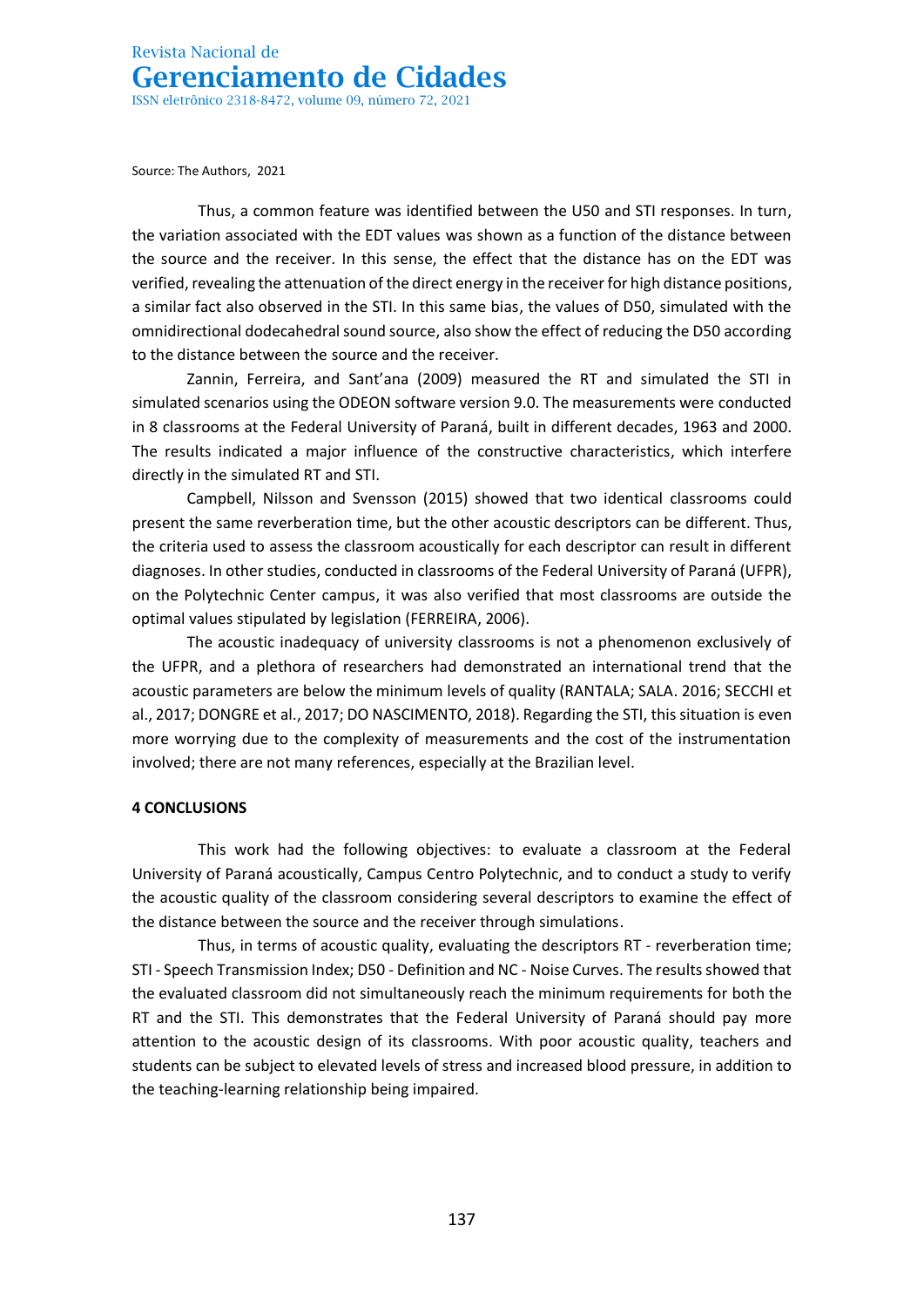#### **BIBLIOGRAPHICAL REFERENCES**

AMERICAN NATIONAL STANDARD INSTITUTE (ANSI). **ANSI/ASA S12.2-2008**: Criteria for Evaluating Room Noise. Acoustic Society of America. Melville. NY 2008.

AMERICAN NATIONAL STANDARD INSTITUTE (ANSI). **ANSI/ASA S12.60-2010/PART 1**: Acoustical Performance criteria. Design Requirements. and guidelines for Schools. Part 1: Permanent Schools. Acoustic Society of America. 2010.

ANSAY. S.; ZANNIN. P. H. T. Using the Parameters of Definition. D50. and Reverberation Time. RT. to Investigate the Acoustic Quality of Classrooms. **Canadian Acoustics**. v. 44. n. 4. p. 6-11. 2016.

ASSOCIAÇÃO BRASILEIRA DE NORMAS TÉCNICAS (ABNT). NBR 10152: Acústica — Níveis de pressão sonora em ambientes internos a edificações. Rio de Janeiro. 1987.

AUGUSTYŃSKA. D. et al. Assessment of teachers' exposure to noise in selected primary schools. **Archives of Acoustics**. v. 35. n. 4. p. 521-542. 2010.

CAMPBELL. C.; NILSSON. E.; SVENSSON. C. The same reverberation time in two identical rooms does not necessarily mean the same levels of speech clarity and sound levels when we look at impact of different ceiling and wall absorbers. **Energy Procedia**. v. 78. p. 1635-1640. 2015.

CHRISTENSEN. C. L. ODEON. **Room Acoustics Software version 11 manual**. URL: www.odeon.dk. 2013.

DEPARTMENT FOR EDUCATION (DFE). **BB93**: Building Bulletin 93 - Acoustic design of schools: performance standards. London. 2015.

DEUTSCHES INSTITUT FÜR NORMUNG (DIN) - DIN 18041.2004. Hörsamkeit in kleinen bis mittelgroßen Räumen. [Acoustical quality in small to medium-sized rooms] Germany. Berlin. Beuth Verlag. 2004.

DO NASCIMENTO, E. O. et al. Mobile Learning and Computational Simulation Applied in Environmental Acoustics. **IEEE Latin America Transactions**, v. 16, n. 1, p. 265-271, 2018.

DO NASCIMENTO. E. O. et al. Noise prediction based on acoustic maps and vehicle fleet composition. **Applied Acoustics**. v. 174. p. 107803. 2021.

DONGRE. A. R. et al. Acoustical characteristics of classrooms of tropical climate. **Applied Acoustics**. v. 121. p. 46-55. 2017.

FERREIRA. A.M.C. **Avaliação do Conforto Acústico em salas de Aula: Estudo de Caso na Universidade Federal do Paraná.** 128f. Dissertação (mestrado) Setor de Tecnologia. Programa de Pós-Graduação em Engenharia Ambiental. Curitiba-PR. 2006.

FINNISH STANDARDS ASSOCIATION (SFS). **SFS 5907**: EN ACOUSTIC CLASSIFICATION OF SPACES IN BUILDINGS. SUOMEN STANDARDISOIMISLIITTO. 2004.

INTERNATIONAL ELECTROTECHNICAL COMMISSION (IEC). **IEC 60268-16**: Sound system equipment – Part 16: Objective rating of speech intelligibility by speech transmission index. Switzerland. 2011.

INTERNATIONAL ORGANIZATION FOR STANDARDIZATION (ISO). **ISO 3382-2**: Acoustics -- Measurement of room acoustic parameters -- Part 2: Reverberation time in ordinary rooms. Switzerland. 2008.

INTERNATIONAL ORGANIZATION FOR STANDARDIZATION (ISO). **ISO 9921**: Ergonomics – Assessment of speech communication. Switzerland. 2003.

MA. K. W.; MAK. C. M.; WONG. H. M.. Development of a subjective scale for sound quality assessments in building acoustics. **Journal of Building Engineering**. v. 29. p. 101177. 2020.